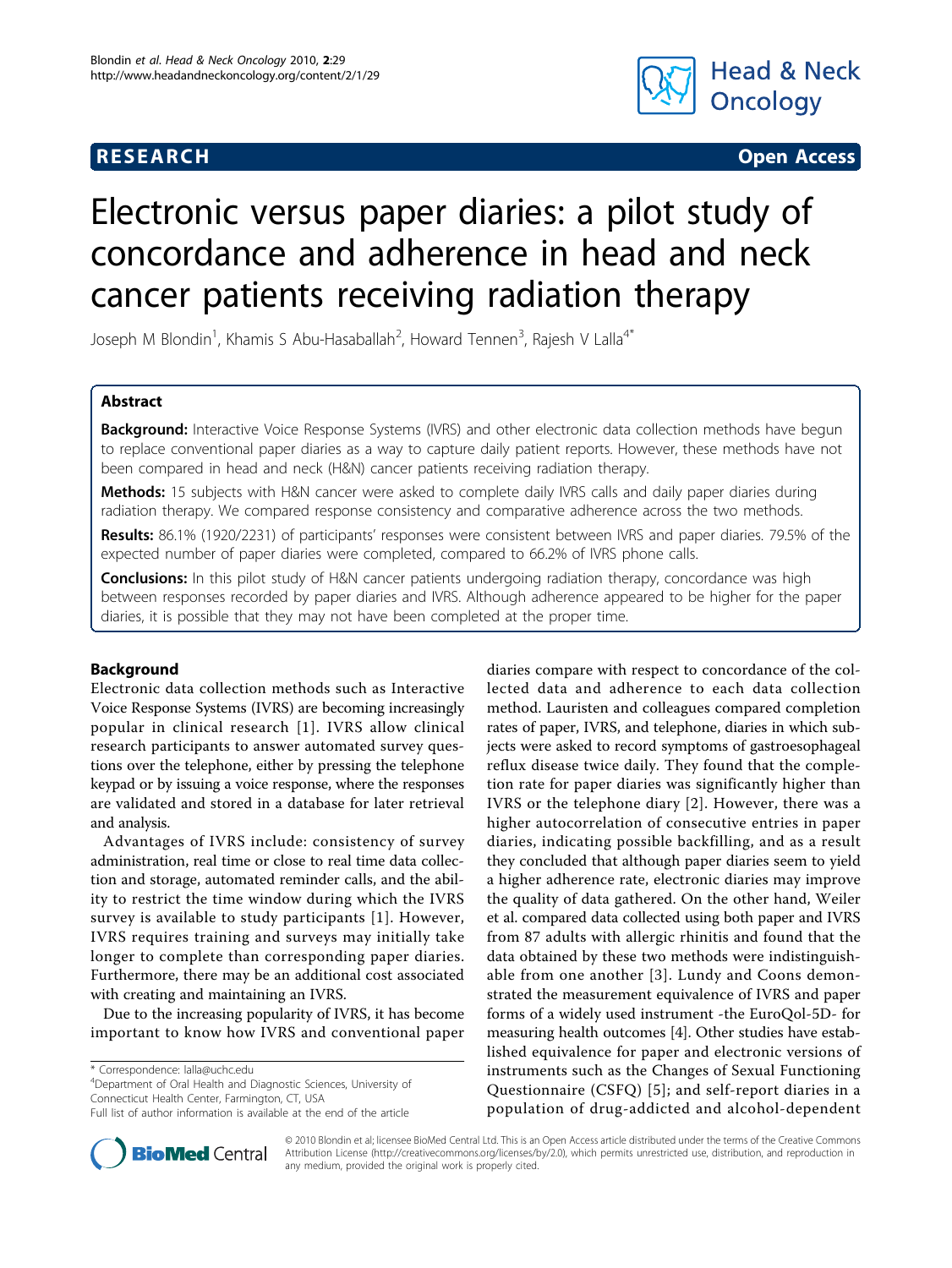individuals [\[6](#page-4-0)]. A study of orthopedic clinic patients who completed the Short Musculoskelatal Function Assessment (SMFA) using both paper and IVRS found no significant differences in individual subject responses between the two methods [[7\]](#page-4-0). However, the IVRS completion rate was significantly less than the paper completion rate.

After reviewing the available literature, Tennen et al proposed that paper diaries can be effective in situations where behaviors being studied are discrete, when sameday relationships are informative, if a lagged effect across days is expected, or if the end of day recall experience associated with paper diaries is desirable. On the other hand, electronic diaries are preferable when examining within-day temporal dynamics and when evaluating rapidly changing temporal phenomena. They also pointed out that the characteristics of the study population can influence the acceptability of electronic diaries, such as in older populations [\[8](#page-4-0)].

In this context, patients undergoing radiation therapy for head and neck cancer represent a unique population with significant morbidity associated not only with the underlying disease but also with the treatment (radiation therapy). There has been a large increase in clinical research in this population, addressed to treatment of the cancer and the side-effects of radiation therapy, notably mucositis [[9](#page-4-0)-[11](#page-4-0)]. In addition, routine clinical care of these patients also involves collection of data to monitor pain, side-effects, etc. It therefore becomes important to know how paper and electronic diaries, including IVRS, compare in this population so that future research studies and clinical data collection can be appropriately designed.

# Methods

Fifteen head and neck cancer patients, participating in an IRB-approved clinical trial of an anti-inflammatory medication for radiation-induced oral mucositis, completed IVRS and paper diaries daily over a six to seven week treatment period [[12\]](#page-4-0). Written informed consent was obtained from all patients. Subjects were trained on how to complete the paper and IVRS diaries. They were instructed to complete the paper diary anytime during the day before bedtime and the IVRS telephone call before 7 pm. They were not instructed in which order to complete the diaries. Subjects who failed to complete the IVRS call by 7 pm received an automated telephone call reminding them to complete their daily IVRS diary and offered the option to connect them with the IVRS in order to complete the diary at that time. They received verbal reminders to complete the paper diaries when they came in for study visits. There was no financial compensation for completing the diaries. Onsite study visits took place every 2-3 days over this period,

The paper and IVR diaries asked the same 10 questions (listed in Table [1\)](#page-2-0). The three primary questions, directed to compliance with study medication, sideeffects, and concomitant medications, were asked of all subjects. The secondary questions were asked only if a subject answered "yes" to a related primary question, to get additional detail on study medication use, sideeffects, and/or new concomitant medications.

Both the IVRS and paper diaries allowed participants to report more than one side effect and more than one additional medication. Some of the IVRS secondary questions required a spoken response, whereas others required keypad entry. Spoken responses were recorded and later transcribed for analysis.

To evaluate the concordance of responses collected via paper and IVRS diaries, the number of consistent and inconsistent responses for every diary question was calculated using the following pre-defined criteria:.

- For the 3 primary questions, which required a "yes/no" response, an identical response across the two methods was considered consistent.
- For the question on the time of taking study medication, times within 30 minutes of each other were considered consistent.
- For the questions on the description of side-effects and reason for taking additional medications, consistency grade was assigned by reviewers based on comparison of the verbal responses.
- For the question requesting the name of the concomitant medication, the data was considered consistent if responses via both methods of data entry contained the brand or generic name of the same drug.
- For the question regarding dosage of concomitant medications, exactly the same dosage was considered consistent.

Using these criteria, concordance rates for each question across all subjects, and concordance rates for each subject across all questions were calculated. In addition, adherence with diary completion, for paper as well as IVRS, was calculated using the number of completed diaries as a percentage of the total number expected for each subject.

# Results

#### Concordance

Two reviewers independently rated a randomly generated sample of 20% of participants' diary responses on days on which both a paper diary and an IVRS call was completed. The two reviewers rated 358 of 360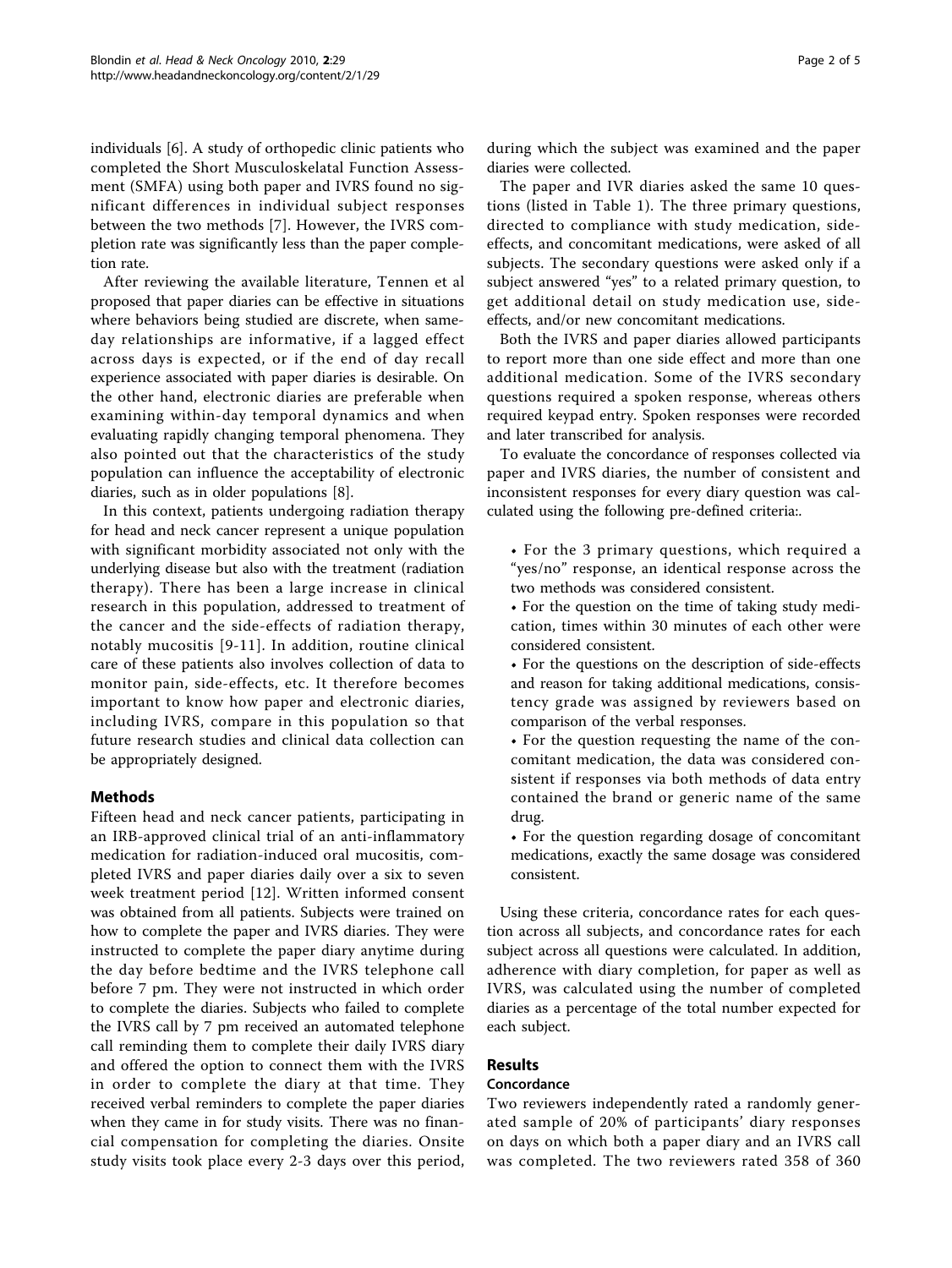<span id="page-2-0"></span>responses consistently across the electronic and paper diary methods (Kappa = 0.99). Concordance was calculated based on a comparison of IVRS and paper diary responses for each day that both were completed. The analysis revealed that 86.1% (1920/2231) of patient responses were consistent across IVRS and paper diaries. Comparison of the primary and secondary questions showed that 85% (1261/1484) of responses to primary questions and 88.2% (659/747) of responses to secondary questions were consistent (see Table 1 and Figure 1). Eight of the 15 study participants showed concordance rates > 90% (see Table [2\)](#page-3-0). Two subjects had concordance rates under 80%. One of these subjects recorded many side-effects on the paper diary, but reported very few side-effects via the IVRS, leading to low concordance. The other subject reported a large number of days with concomitant medications on the paper diary but considerably fewer on the electronic diary.

### Adherence

Instrument-based adherence for the entire sample (i.e. total number of each diary completed for all subjects as compared to number expected) was higher for the paper diaries (481 completed paper diaries of 605 expected, 79.5%) compared to the IVRS diaries (540 completed phone calls of 816 expected, 66.2%) ( $p <$ 0.001) (see Figure [2\)](#page-3-0). The expected total number of completed IVRS calls was higher than the expected total number of completed paper diaries because the first four subjects were asked to make their IVR calls twice daily while all subjects were asked to do the paper diary only once daily. After accounting for the correlations in completion rates within subjects, analysis of subject-based adherence revealed that the odds that an individual subject would complete a paper diary were



1.91 times the odds that the same subject would complete an IVRS phone call (p < 0.001; 95% confidence interval (1.68, 2.19)).

There were 98 days on which the paper diary was completed and IVRS was not. On these 98 days, the total number of concomitant pain medication doses used was 40 (including the same medications taken on multiple days and multiple medications taken on the same day). There were 115 days on which IVRS was completed but not the paper diary. On these 115 days, the total number of concomitant pain medication doses used was only 2.

#### **Discussion**

We found a high level of day-to-day concordance between daily patient reports entered via IVRS and those entered via a paper record. This high level of concordance was obtained despite the fact that the specific times at which each diary was completed may have varied daily and some paper diaries may have been

Table 1 Concordance rates, between paper diaries and Interactive Voice Response diaries, for individual questions across all subjects

|                                                   | Consistent (%) | Inconsistent (%) |  |
|---------------------------------------------------|----------------|------------------|--|
| <b>Primary Questions</b>                          |                |                  |  |
| Did you take your study medication today?         | 98.9           | 1.1              |  |
| Did you experience any side effects today?        | 84.8           | 15.2             |  |
| Did you take any additional medication today?     | 73.4           | 26.6             |  |
| <b>Secondary Questions</b>                        |                |                  |  |
| What time did you take your study medication?     | 87.7           | 12.3             |  |
| What time did you experience a side effect?       | 100            | $\circ$          |  |
| What was the side effect?                         | 100            | $\circ$          |  |
| What time did you take the additional medication? | 81.3           | 18.7             |  |
| What is the name of the additional medication?    | 100            | $\circ$          |  |
| What dosage was the additional medication?        | 68.3           | 31.7             |  |
| Why did you take the additional medication?       | 84.5           | 15.5             |  |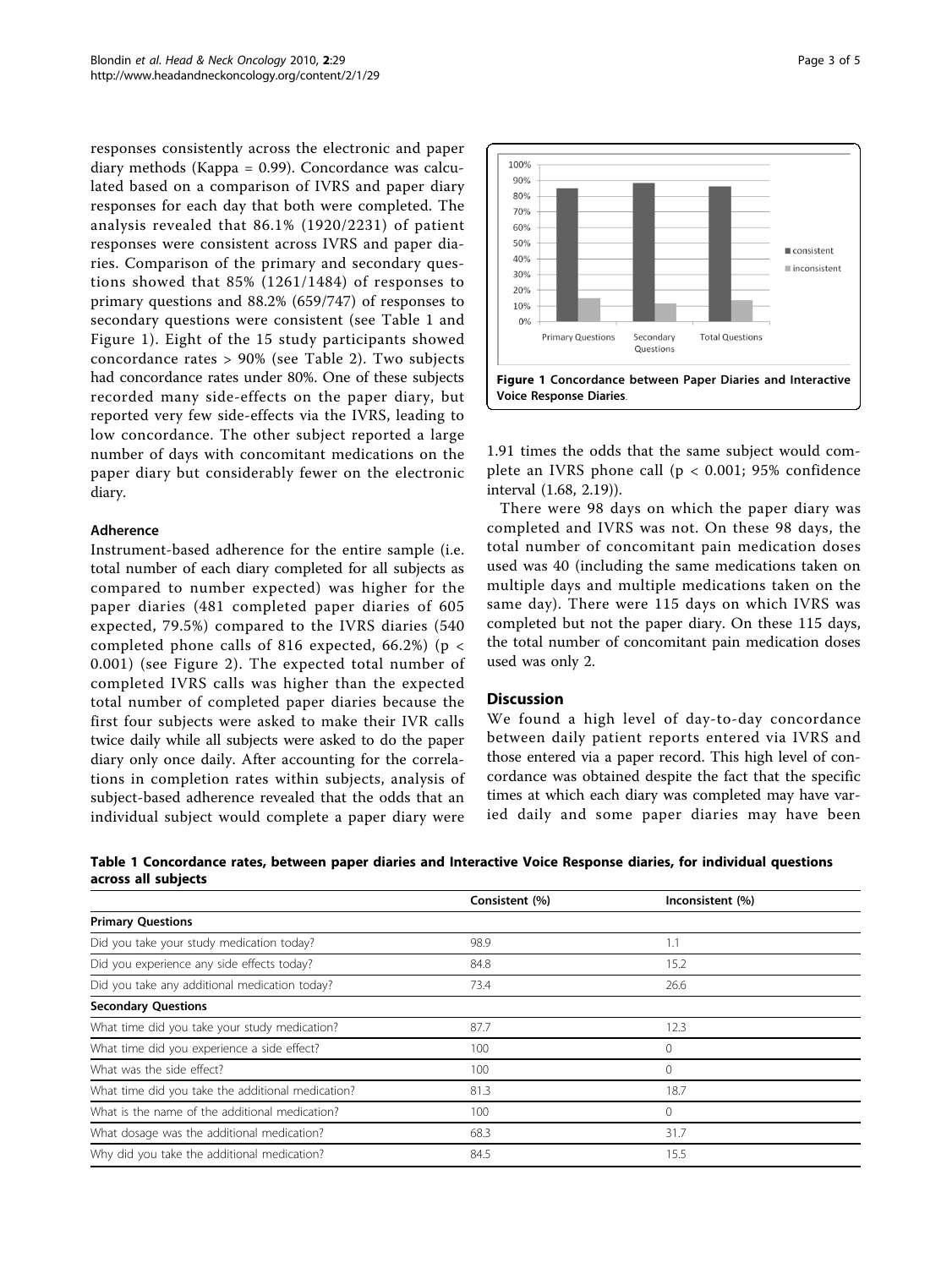<span id="page-3-0"></span>Table 2 Concordance rates, between paper diaries and Interactive Voice Response (IVR) diaries, for individual subjects

| Subject<br><b>Number</b> | Percentage of questions to<br>which responses were<br>consistent between paper<br>diaries and IVR. | Percentage of questions to<br>which responses were<br>inconsistent between paper<br>diaries and IVR. |
|--------------------------|----------------------------------------------------------------------------------------------------|------------------------------------------------------------------------------------------------------|
| 1                        | 80.2                                                                                               | 19.8                                                                                                 |
| 2                        | 81.8                                                                                               | 18.2                                                                                                 |
| 3                        | 72.6                                                                                               | 27.4                                                                                                 |
| 4                        | 94.6                                                                                               | 5.4                                                                                                  |
| 5                        | 94.1                                                                                               | 5.9                                                                                                  |
| 6                        | 77.6                                                                                               | 22.4                                                                                                 |
| 7                        | 80.8                                                                                               | 19.2                                                                                                 |
| 8                        | 93.3                                                                                               | 6.7                                                                                                  |
| 9                        | 82.1                                                                                               | 17.9                                                                                                 |
| 10                       | 97.9                                                                                               | 2.1                                                                                                  |
| 11                       | 91.2                                                                                               | 8.8                                                                                                  |
| 12                       | 85.1                                                                                               | 14.9                                                                                                 |
| 13                       | 98.6                                                                                               | 1.4                                                                                                  |
| 14                       | 92.6                                                                                               | 7.4                                                                                                  |
| 15                       | 94.9                                                                                               | 5.1                                                                                                  |

completed one or two days after the target day (as paper diaries were collected every 2-3 days). We caution that this level of concordance may not generalize to diary items measuring momentary emotional states or other features of daily experience that cannot be recalled reliably.

Only two diary items, "Did you take any additional medication today?" and "What dosage was the additional medication?" yielded less than 80% concordance. These are also the responses most likely to vary from day to day. It is also possible that some subjects took an additional medication after completing the IVRS call for the day, but reported the additional medication on that day's paper diary (since the paper diary was accessible



to the subject till handed in at the next study visit). Furthermore, subjects who had trouble speaking due to radiation-induced oral ulcerations may have preferred to select a negative response that required pressing the phone keypad but not a subsequent voice response.

Previous studies comparing adherence to IVRS to that for paper diaries have yielded mixed results [\[2,13](#page-4-0)]. In this study, we found greater adherence with the paper diaries. Several factors may explain this finding. The predominantly older head and neck cancer population may not be as adept at or willing to use an automated IVR system [[14](#page-4-0)]. In addition, most patients receiving radiation therapy for head and neck cancer develop severe mouth and/or throat ulcerations (mucositis) that can make it very painful to speak. This may have led to some reluctance to complete the IVRS calls, which in some cases required verbal responses. This explanation is supported by our finding of greater pain medication use (indicating more severe mucositis) on days on which the paper diary was completed but not the electronic diary. Another potential concern is that subjects having difficulty speaking may have preferred to answer "No" to the primary questions so as to avoid answering secondary questions, some of which required spoken responses. Thus, there may have been an unintentional "response cost" associated with a "Yes" response to the primary questions. While it is difficult to control for such behavior, if it did occur, it would argue against use of IVRS with verbal responses in this population. It is note-worthy that our use of IVRS to record verbal responses is unusual and is not a feature of many commercial IVR systems.

A limitation of this study, in addition to our small sample, was that it compared a sophisticated IVR system, including automated reminders and time stamped data entry verification, to a paper diary for which ontime data entry was not verified. Thus, there is a possibility that some paper diaries may have been backfilled a day or two later [[4\]](#page-4-0). However, our high level of day-today cross-method concordance, and collection of paper diaries at study visits every 2-3 days, argues against significant backfilling. It is also possible that subjects may have referred to the paper diaries while responding to the IVRS questions. However, this is unlikely since subjects were provided a separate handout with IVRS instructions and access codes, which they needed to refer to while making the IVRS calls.

## Conclusion

In conclusion, in this pilot study of head and neck cancer patients receiving radiation therapy, we observed high concordance between paper diaries and IVRS, and lower adherence to IVRS. These findings have implications for the optimal design of clinical and research data collection methods in this complex population. Because